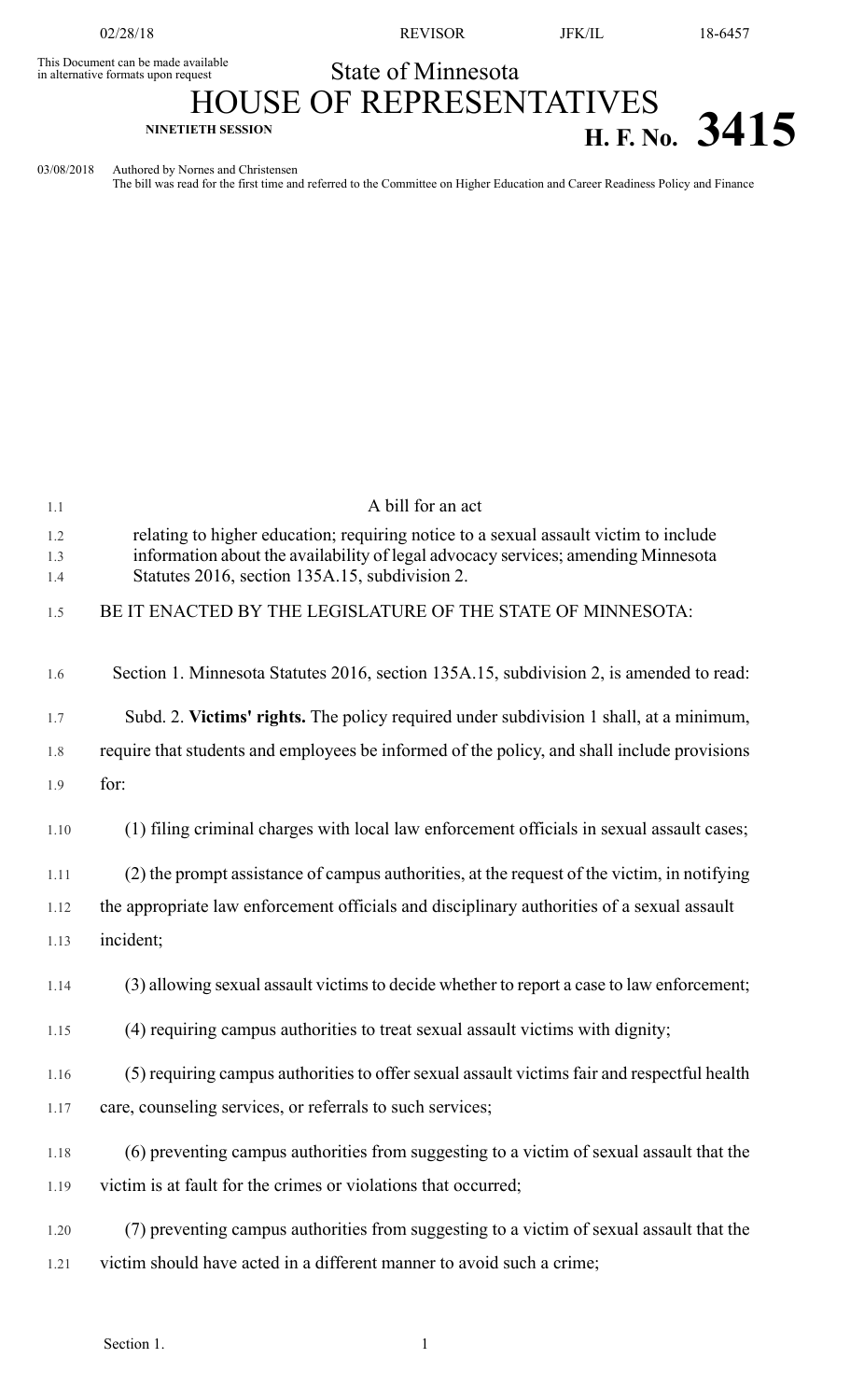2.1 (8) subject to subdivision 10, protecting the privacy of sexual assault victims by only 2.2 disclosing data collected under this section to the victim, persons whose work assignments 2.3 reasonably require access, and, at a sexual assault victim's request, police conducting a 2.4 criminal investigation;

2.5 (9) an investigation and resolution of a sexual assault complaint by campus disciplinary 2.6 authorities;

2.7 (10) a sexual assault victim's participation in and the presence of the victim's attorney 2.8 or other support person who is not a fact witness to the sexual assault at any meeting with 2.9 campus officials concerning the victim's sexual assault complaint or campus disciplinary 2.10 proceeding concerning a sexual assault complaint;

2.11 (11) ensuring that a sexual assault victim may decide when to repeat a description of 2.12 the incident of sexual assault;

2.13 (12) notice to a sexual assault victim of the availability of a campus or local program 2.14 providing sexual assault advocacy services and legal advocacy services;

2.15 (13) notice to a sexual assault victim of the outcome of any campus disciplinary 2.16 proceeding concerning a sexual assault complaint, consistent with laws relating to data 2.17 practices;

2.18 (14) the complete and prompt assistance of campus authorities, at the direction of law 2.19 enforcement authorities, in obtaining, securing, and maintaining evidence in connection 2.20 with a sexual assault incident;

2.21 (15) the assistance of campus authorities in preserving for a sexual assault complainant 2.22 or victim materials relevant to a campus disciplinary proceeding;

2.23 (16) during and after the process of investigating a complaint and conducting a campus 2.24 disciplinary procedure, the assistance of campus personnel, in cooperation with the 2.25 appropriate law enforcement authorities, at a sexual assault victim's request, in shielding 2.26 the victim from unwanted contact with the alleged assailant, including transfer of the victim 2.27 to alternative classes or to alternative college-owned housing, if alternative classes or housing 2.28 are available and feasible;

2.29 (17) forbidding retaliation, and establishing a process for investigating complaints of 2.30 retaliation, against sexual assault victims by campus authorities, the accused, organizations 2.31 affiliated with the accused, other students, and other employees;

2.32 (18) at the request of the victim, providing students who reported sexual assaults to the 2.33 institution and subsequently choose to transfer to another postsecondary institution with

Section 1. 2